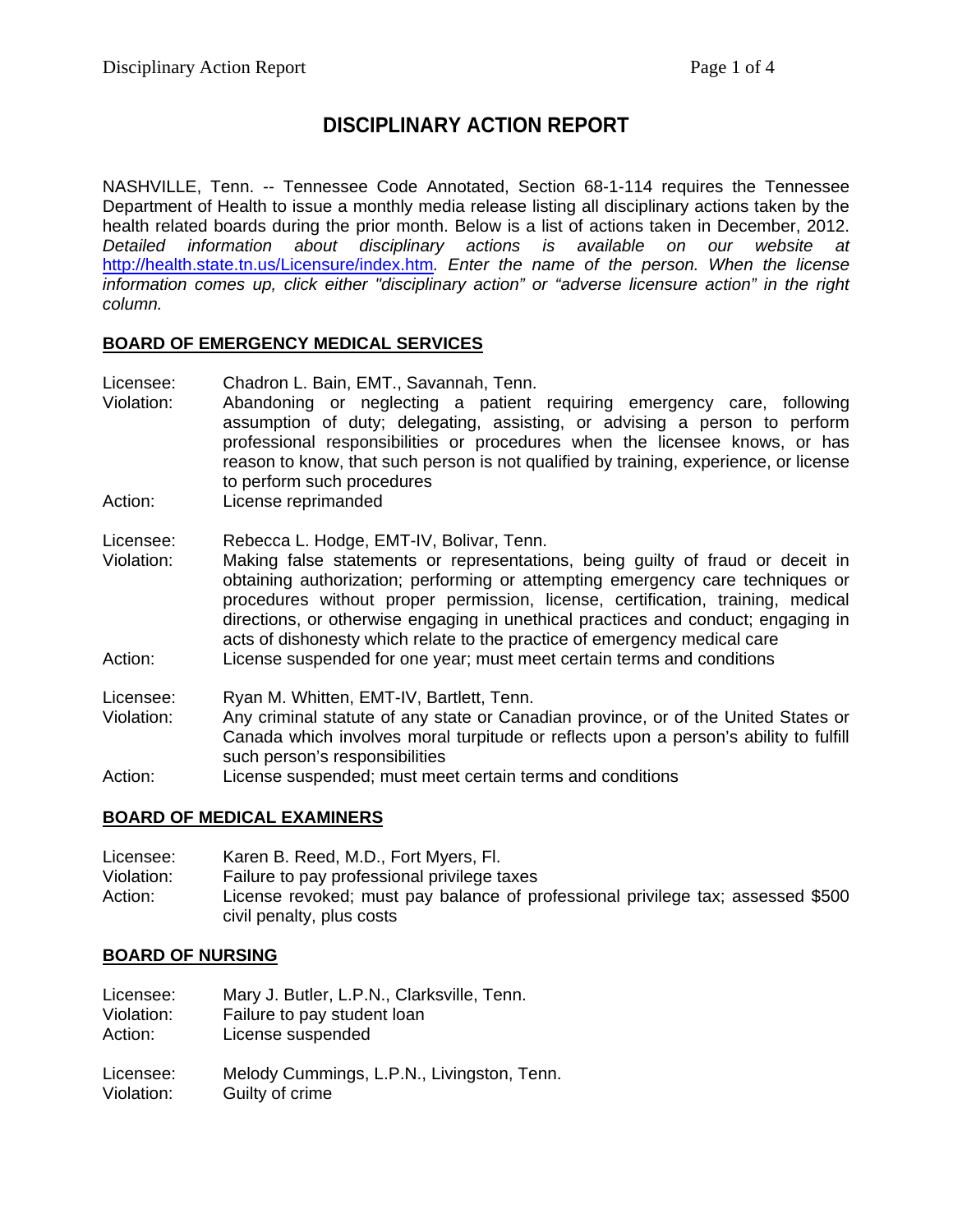| Action:                            | License suspended; must meet certain terms and conditions                                                                                                                                                                                                                                                                                                                                                                                                                                                              |
|------------------------------------|------------------------------------------------------------------------------------------------------------------------------------------------------------------------------------------------------------------------------------------------------------------------------------------------------------------------------------------------------------------------------------------------------------------------------------------------------------------------------------------------------------------------|
| Licensee:<br>Violation:<br>Action: | Michelle K. Harrell, R.N., Tullahoma, Tenn.<br>Unprofessional conduct; failure to maintain a record of each patient which<br>accurately reflects the nursing problems and interventions for the patient and/or<br>failure to maintain a record for each patient which accurately reflects the name and<br>title of the nurse providing care; engaging in acts of dishonesty which relate to the<br>practice of nursing<br>License placed on probation for at least one year; must meet certain terms and<br>conditions |
|                                    |                                                                                                                                                                                                                                                                                                                                                                                                                                                                                                                        |
| Licensee:<br>Violation:<br>Action: | Rachel L. Hicks, L.P.N., Rockwood, Tenn.<br>Has violated or attempted to violate, directly or indirectly, or assisted in or abetted<br>the violation of or conspired to violate any provision of this chapter or any lawful<br>order of the board issued pursuant thereto<br>License voluntarily surrendered/revoked                                                                                                                                                                                                   |
|                                    |                                                                                                                                                                                                                                                                                                                                                                                                                                                                                                                        |
| Licensee:<br>Violation:<br>Action: | Rachel G. (Hicks) Hilliard, L.P.N., Buena Vista, Tenn.<br>Has violated or attempted to violate, directly or indirectly, or assisted in or abetted<br>the violation of or conspired to violate any provision of this chapter or any lawful<br>order of the board issued pursuant thereto<br>License revoked; assessed \$1,000 civil penalty, plus costs                                                                                                                                                                 |
|                                    |                                                                                                                                                                                                                                                                                                                                                                                                                                                                                                                        |
| Licensee:<br>Violation:<br>Action: | Chastity L. Kinkead, L.P.N., Kingsport, Tenn.<br>Guilty of a crime<br>License revoked                                                                                                                                                                                                                                                                                                                                                                                                                                  |
| Licensee:<br>Violation:<br>Action: | Teresa Randall, L.P.N., Crossville, Tenn.<br>Has violated or attempted to violate, directly or indirectly, or assisted in or abetted<br>the violation of or conspired to violate any provision of this chapter or any lawful<br>order of the board issued pursuant thereto<br>License voluntarily surrendered/revoked                                                                                                                                                                                                  |
| Licensee:                          | Melissa A. Russell, R.N., Columbia, Tenn.                                                                                                                                                                                                                                                                                                                                                                                                                                                                              |
| Violation:<br>Action:              | Failure to pay student loan<br>License suspended                                                                                                                                                                                                                                                                                                                                                                                                                                                                       |
| Licensee:<br>Violation:<br>Action: | Ginger W. Smith, R.N., Buffalo Valley, Tenn.<br>Unprofessional conduct; action taken by the state of California<br>License voluntarily surrendered/revoked; assessed costs                                                                                                                                                                                                                                                                                                                                             |
| Licensee:<br>Violation:<br>Action: | Christina L. Tester, L.P.N., Nashville, Tenn.<br>Failure to pay student loan<br>License suspended                                                                                                                                                                                                                                                                                                                                                                                                                      |
| Licensee:<br>Violation:            | Charles H. Tillett III, R.N., Maryville, Tenn.<br>Unprofessional conduct; being under the influence of alcoholic beverages, or<br>under the influence of drugs which impair judgment while on duty in any health<br>care facility, school, in situation or other work place location; making false or<br>materially incorrect, inconsistent or unintelligible entries in any patient records or in<br>the records of any health care facility, school, institution or other work place                                 |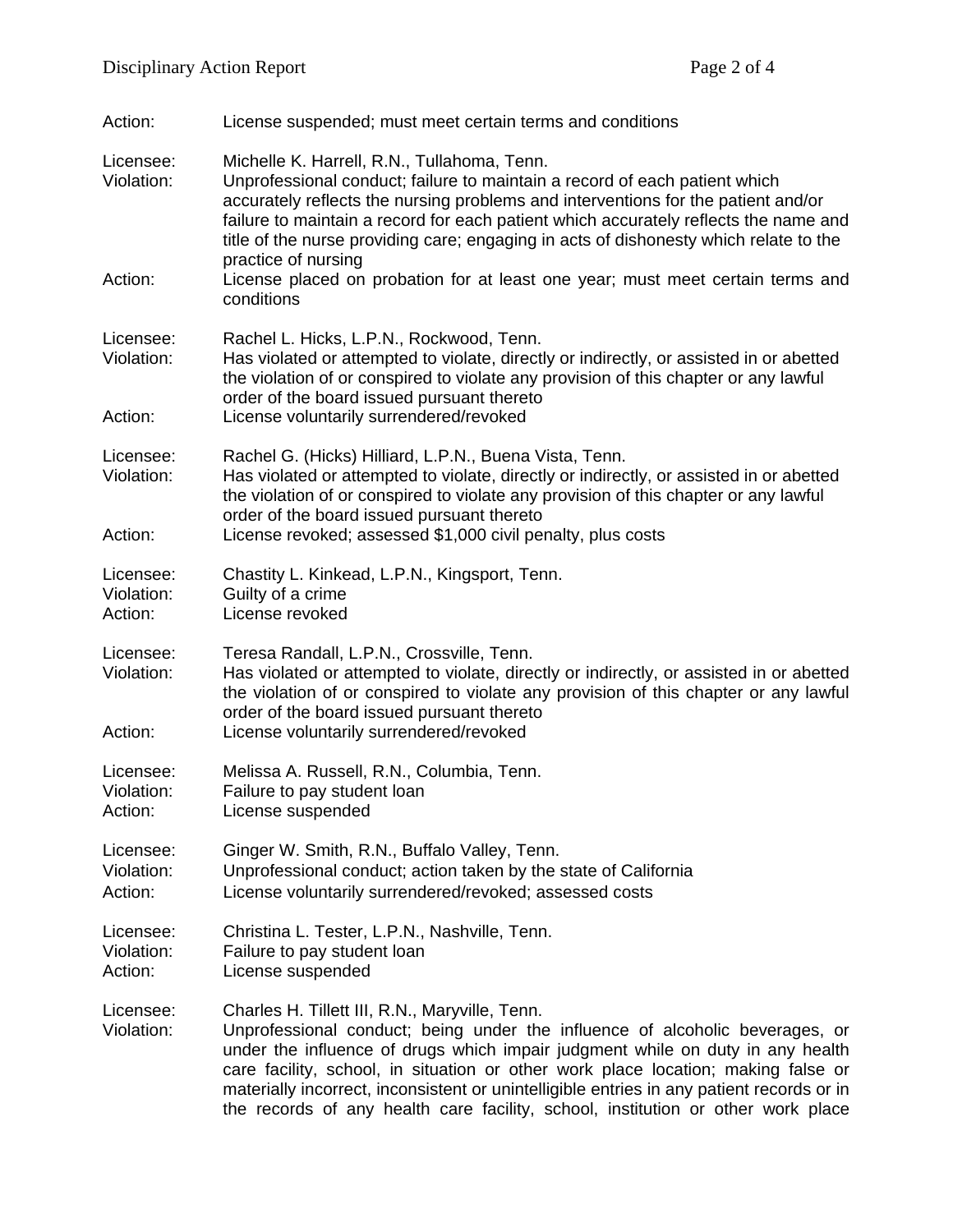| Action:                            | location pertaining to obtaining, possessing or administration of any controlled<br>substance as defined in the Federal Controlled Substances Act<br>License revoked; revocation stayed and license suspended; must meet certain<br>terms and conditions |
|------------------------------------|----------------------------------------------------------------------------------------------------------------------------------------------------------------------------------------------------------------------------------------------------------|
| Licensee:<br>Violation:            | Deborah Tropauer, R.N., Franklin, Tenn.<br>Unprofessional conduct; impersonating another licensed practitioner; engaging in<br>acts of dishonesty which relate to the practice of nursing                                                                |
| Action:                            | License voluntarily surrendered/revoked                                                                                                                                                                                                                  |
| Licensee:<br>Violation:<br>Action: | Elizabeth A. Walls, R.N., Elizabethton, Tenn.<br>Failure to pay student loan<br>License suspended                                                                                                                                                        |
| Licensee:<br>Violation:<br>Action: | Karla Washington (Harrell), L.P.N., Memphis, Tenn.<br>Failure to pay student loan<br>License suspended                                                                                                                                                   |

## **BOARD OF PHYSICIAL THERAPY**

Licensee: Melissa R. Lovelady, P.T., Stevenson, Al. Violation: Failed to pay student loan Action: License suspended

## **BOARD OF PROFESSIONAL COUNSELORS, MARITAL & FAMILY THERAPISTS, & CLINICAL PASTORAL THERAPISTS**

| Licensee:  | James R. Chatham, II, L.P.C., Burns, Tenn.    |
|------------|-----------------------------------------------|
| Violation: | Inappropriate dual relationship with a client |
| Action:    | License reprimanded                           |

Licensee: Kimberly D. Rodgers, L.P.C., Violation: Engaging in professional misconduct, unethical or unprofessional conduct, including but not limited to, willful acts, negligence and conduct likely to deceive, defraud or harm the public or engaged in such conduct Action: License voluntarily surrendered effective December 22, 2012

## **BOARD OF RESPIRATORY CARE**

Licensee: Laura M. Frazier, C.R.T., Gray, Tenn. Violation: Failed to pay student loan Action: License suspended

## **BOARD OF VETERINARY MEDICAL EXAMINERS**

Licensee: John C. Donaldson, D.V.M., Celina, Tenn.<br>Violation: Gross malpractice or a pattern of continu Gross malpractice or a pattern of continued or repeated malpractice, ignorance, negligence or incompetence in the course of veterinary medical practice Action: License reprimanded; must meet certain terms and conditions

Individual: Timothy Holton, Unlicensed, Tullahoma, Tenn.